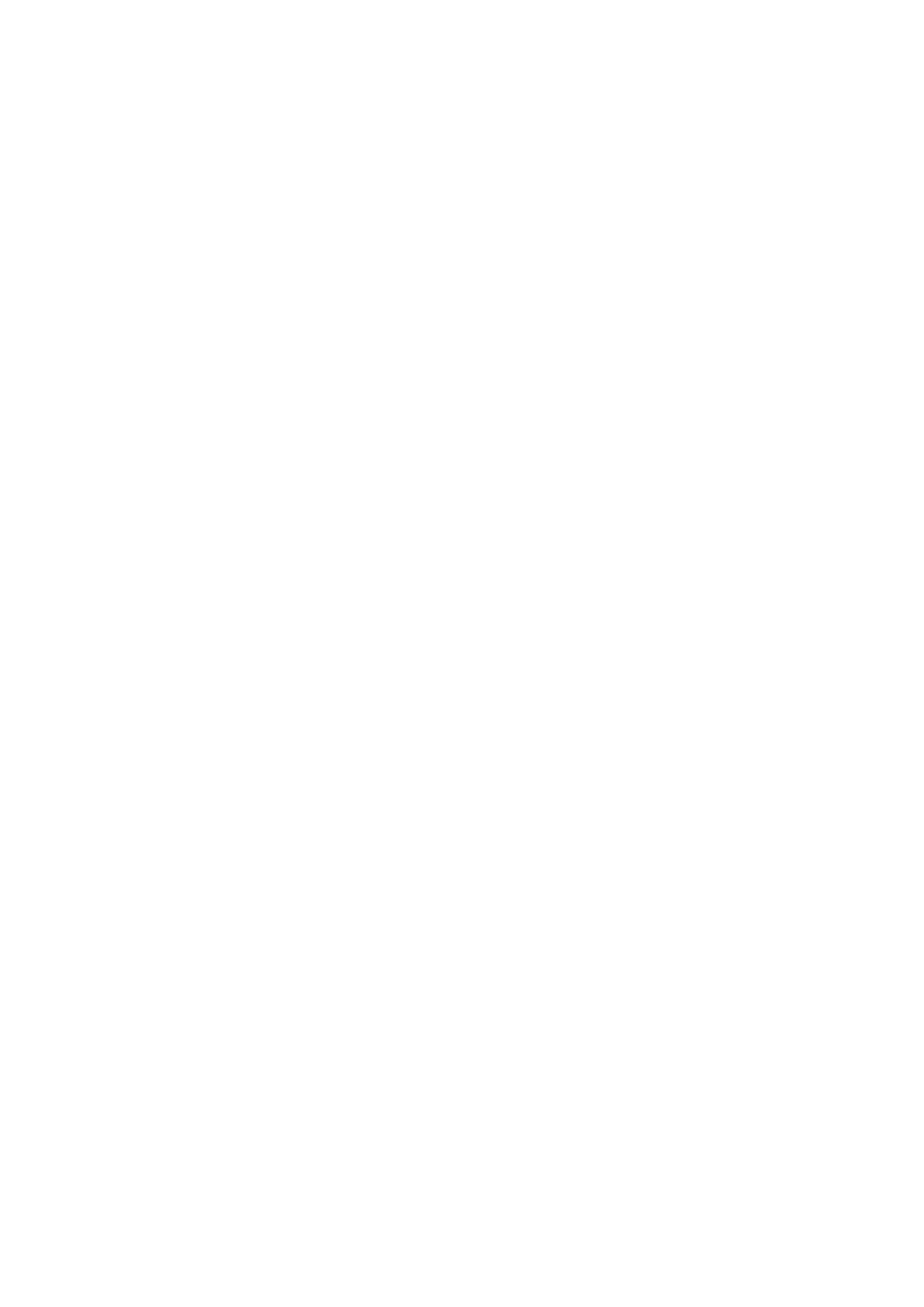## **Fishery Report 2016:** *Dissostichus* **spp. South Sandwich Islands (Subarea 48.4)**

## **Introduction to the fishery**

1. This report describes the longline fishery for Patagonian (*Dissostichus mawsoni*) and Antarctic (*D. eleginoides*) toothfish in Subarea 48.4.

2. The fishery for *D. eleginoides* in Subarea 48.4 was initiated as a new fishery in 1993 following notifications from Chile and the USA (SC-CAMLR-XI, Annex 5, paragraph 6.22), and the adoption of Conservation Measure (CM) 44/XI, which set a precautionary catch limit for *D. eleginoides* of 240 tonnes for that season. Subsequently, the USA withdrew from the fishery and the Chilean longline vessel abandoned fishing after one week of poor catches (SC-CAMLR-XII, Annex 5, paragraph 6.2). In addition, a Bulgarian-flagged longliner fished in November and December 1992 and reported a catch of 39 tonnes of *D. eleginoides* (SC-CAMLR-XII, Annex 5, paragraph 6.1).

3. There was no further fishing activity in Subarea 48.4 until 2005 when a markrecapture experiment was initiated.

4. In 2008, the Commission agreed to divide Subarea 48.4 into a northern area (Subarea 48.4N) and a southern area (Subarea 48.4S) with directed longline fisheries of *D. eleginoides* in Subarea 48.4N and *Dissostichus* spp. in Subarea 48.4S.

5. In 2013, the Commission changed the management regime in the subarea and agreed to remove the northern and southern areas. Instead, separate subarea-wide catch limits were set by species.

# **Reported catch**

6. In 2016, the catch limits were 47 tonnes for *D. eleginoides* and 39 tonnes for *D. mawsoni* and the reported total catches were 42 and 28 tonnes respectively (Table 1).

### **Illegal, unreported and unregulated (IUU) fishing**

7. Data on potential illegal, unreported and unregulated (IUU) fishing in this subarea is limited to sightings from licenced vessels (including fishing vessels, expedition yachts and research ships). There has been no recorded evidence of IUU fishing activities in Subarea 48.4 between 2006 and 2016.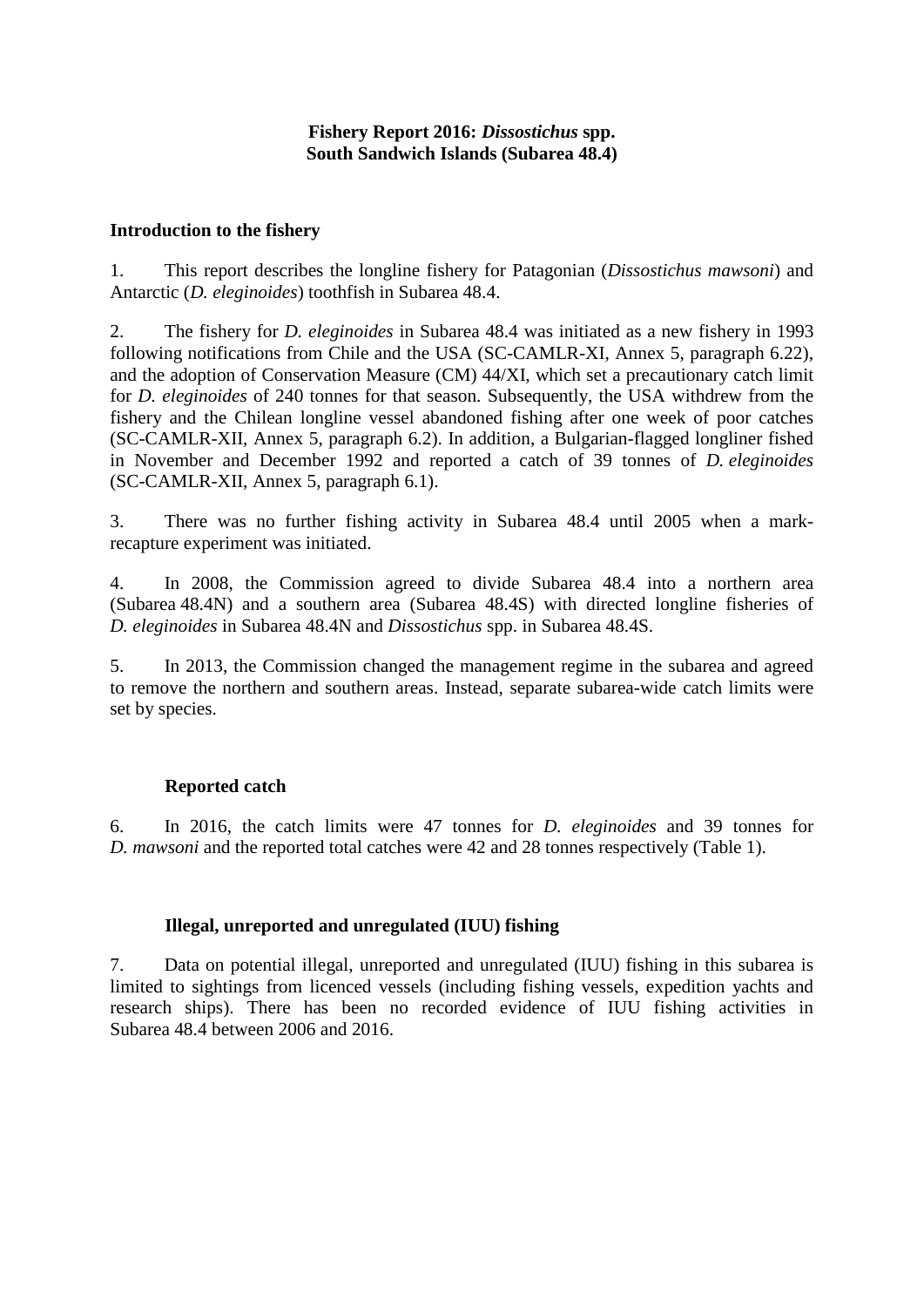Table 1: Catch history for *Dissostichus* spp. in Subarea 48.4 since 2004. Prior to 2014, when a species-specific catch limit was introduced, there was a combined catch limit for the subarea. (Source: STATLANT data for past seasons, catch and effort reports for the current season.)

| Season | Catch limit | Reported catch (tonnes) |               |       |  |  |  |
|--------|-------------|-------------------------|---------------|-------|--|--|--|
|        | (tonnes)    | D. eleginoides          | D. mawsoni    | Total |  |  |  |
| 2004   | 28          | 0                       | $\Omega$      | 0     |  |  |  |
| 2005   | 100         | 27                      | 0             | 27    |  |  |  |
| 2006   | 100         | 18                      | 0             | 19    |  |  |  |
| 2007   | 100         | 54                      | 0             | 54    |  |  |  |
| 2008   | 100         | 98                      | $\mathcal{O}$ | 98    |  |  |  |
| 2009   | 150         | 74                      | 59            | 133   |  |  |  |
| 2010   | 116         | 57                      | 56            | 114   |  |  |  |
| 2011   | 70          | 39                      | 15            | 54    |  |  |  |
| 2012   | 81          | 55                      | 22            | 78    |  |  |  |
| 2013   | 115         | 70                      | 40            | 110   |  |  |  |
| 2014   | 44, 24*     | 44                      | 24            | 68    |  |  |  |
| 2015   | $42, 28*$   | 42                      | 28            | 70    |  |  |  |
| 2016   | 47, 39*     | 42                      | 28            | 70    |  |  |  |

*\** Catch limits for *D. eleginoides* and *D. mawsoni* respectively.

#### **Data collection**

8. Catch limits for *D. eleginoides* for Subarea 48.4 are set by CCAMLR using fully integrated CASAL assessments. Less mark-recapture data is available for *D. mawsoni* and so a less data-demanding approach (Chapman biomass estimate) is used to set precautionary catch limits. The data collection requirements are set out in the relevant conservation measures. Further details on the stock assessment are provided in Appendix 1.

#### **Biological data**

9. The collection of biological data is conducted as part of the CCAMLR Scheme of International Scientific Observation. For fisheries targeting *D. mawsoni* and *D. eleginoides,*  biological data collection includes representative samples of length, weight, sex and maturity stage of the target and most frequently taken by-catch species, as well as collection of toothfish otoliths for age determination.

#### **Length distributions of catches**

10. The length-frequency distributions of *D. mawsoni* and *D. eleginoides* caught in this fishery are presented in Figure 1 for all years in which the number of that species measured was more than 150 fish. These length-frequency distributions are unstandardised (i.e. they have not been adjusted for factors such as the size of the catches from which they were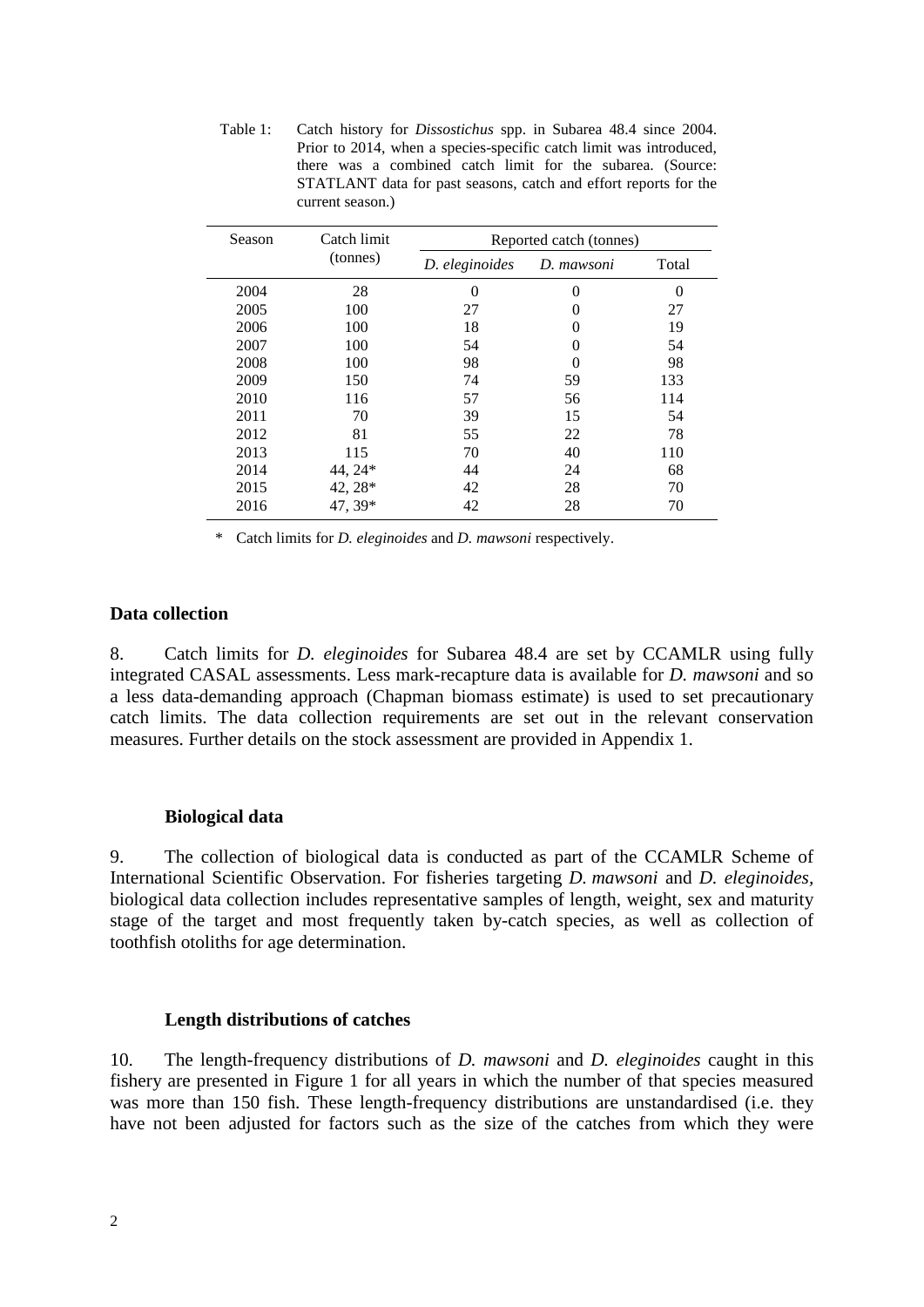collected). The interannual variability exhibited in the figure may reflect differences in the fished population but could also reflect changes in the gear used, the number of vessels in the fishery and the spatial and temporal distribution of fishing.



Figure 1: Annual length-frequency distributions for: (a) *Dissostichus mawsoni*, and (b) *D. eleginoides* in Subarea 48.4. The number of hauls from which fish were measured (N) and the number of fish measured (n) in each year are provided.

11. The length-frequency distribution of *D. eleginoides* caught in Subarea 48.4 shows a shifting mode from 80–100 cm at the beginning of the time series to 105–140 cm in 2013– 2016 (Figure 1b). A second mode of smaller fish (60–80 cm) becomes evident in 2009 and persists throughout the remainder of the time series, indicating a recruitment pulse.

12. The length-frequency distribution of *D. mawsoni* is dominated by a single strong mode around 150 cm and does not show a clear progression between years; small fish (<100 cm) are rare (Figure 1a).

### **Tagging**

13. In 2005, the UK conducted a pilot tagging program using a longline fishing vessel. Following the pilot study, the Commission agreed to continue the mark-recapture experiment in Subarea 48.4.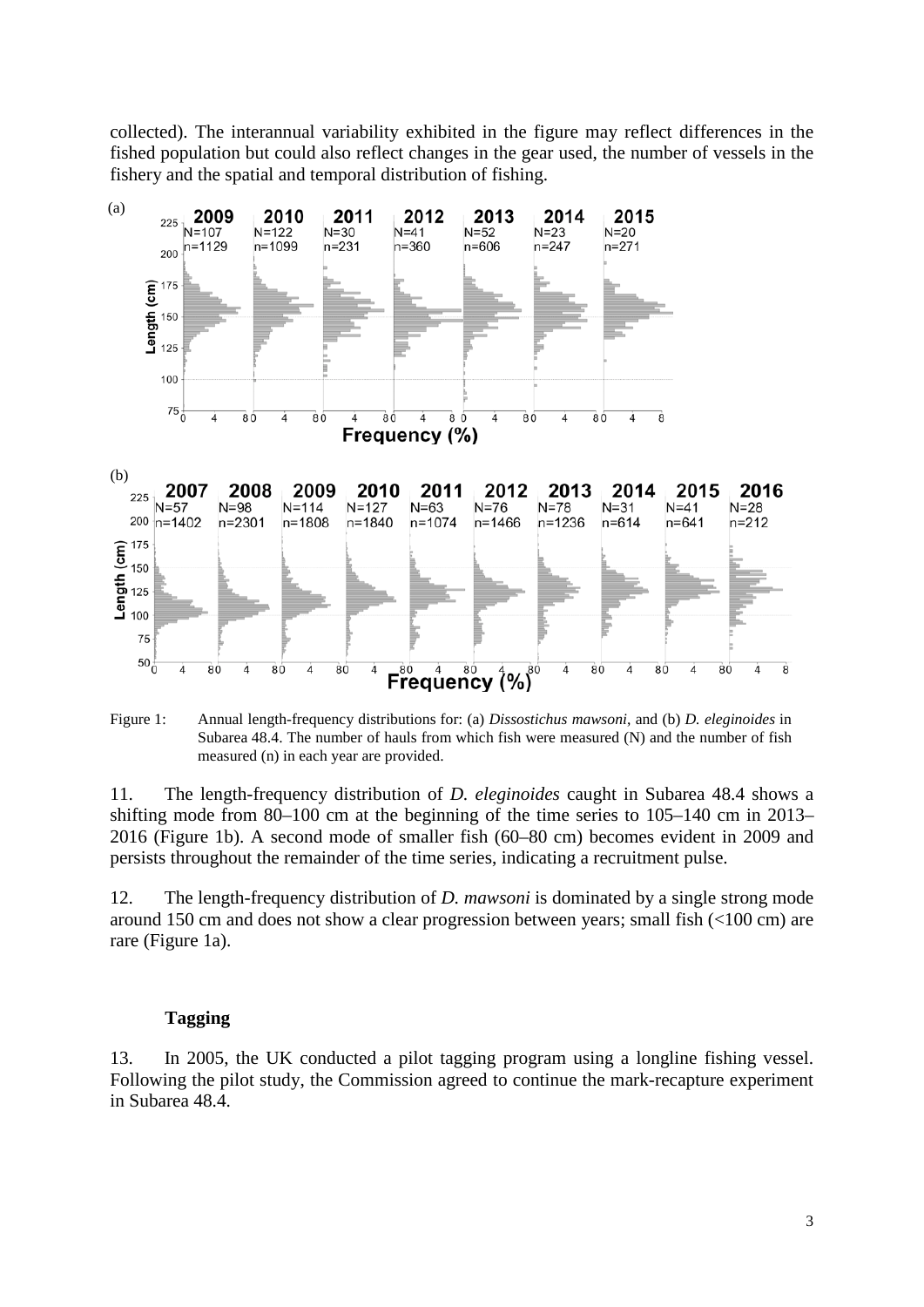14. Since 2012, vessels have been required to tag and release *Dissostichus* spp. at a minimum rate of 5 fish per tonne of green weight caught (Table 2). All vessels which have fished in Subarea 48.4 have exceeded the minimum required tagging rate (Table 2). Tagging data now underpin stock assessments for Subarea 48.4.

Table 2: Annual tagging rate, reported by vessel, operating in the fishery for *Dissostichus* spp. in Subarea 48.4.

| <b>Flag State</b>                  | Vessel name                                            | Season |      |            |            |            |               |            |            |            |             |      |
|------------------------------------|--------------------------------------------------------|--------|------|------------|------------|------------|---------------|------------|------------|------------|-------------|------|
|                                    |                                                        | 2006   | 2007 | 2008       | 2009       | 2010       | 2011          |            | 2012 2013  | 2014       | 2015        | 2016 |
| New Zealand<br>UK<br>UK            | <b>San Aspiring</b><br>Argos Froyanes<br>Argos Georgia | 7.9    | 5.2  | 5.1<br>5.2 | 5.8<br>5.4 | 5.4<br>5.5 | 5.8<br>5.7    | 6.5<br>5.2 | 6.5<br>5.1 | 5.4<br>7.1 | 7.1<br>16.2 | 5.2  |
| UK<br>UK                           | Argos Helena<br>Tronio                                 | 7.2    | 6.4  |            |            |            |               |            |            |            |             | 5.8  |
| Required tagging rate (fish/tonne) |                                                        | 3      | 3    | 3          | 3          | 3          | $\mathcal{F}$ | 5.         | 5.         |            |             |      |

15. The tag-overlap statistic estimates the similarity between the size distributions of those fish that are tagged by a vessel and of all the fish that are caught by that vessel. In exploratory fisheries since 2015, each vessel releasing more than 30 tagged fish of each species of *Dissostichus* is required to achieve a minimum tag-overlap statistic of 60% (Annex 41-01/C). Vessels fishing in Subarea 48.4 have also followed this requirement, and both vessels fishing in 2015 achieved tag-overlap statistics of 83–90%.

16. Since 2005, a total of 1 601 *D. mawsoni* have been tagged with 55 recaptured (Table 3a) and 3 394 *D. eleginoides* have been tagged with 313 recaptured (Table 3b). Eleven *D. eleginoides* tagged in Subarea 48.4 have been recaptured in Subarea 48.3, indicating some movement between areas. One tagged *D. eleginoides* has also moved into Subarea 48.4 from Subarea 48.3 (WG-FSA-14/29 Rev. 1). One *D. mawsoni* tagged in Subarea 48.4 was reported recaptured in Subarea 88.2 after three years at liberty.

17. WG-FSA-09/17 and 09/18 provided a comprehensive analysis of the catch distribution of the two *Dissostichus* species in Subarea 48.4 (Figure 2).

# **Life-history parameters**

18. *Dissostichus* spp. are large long-lived species, belonging to the family Nototheniidae, or 'Antarctic cods'. Toothfish show distinct depth preferences with age, with juveniles living on the continental shelf and moving into deeper water as they reach maturity. Toothfish are predators, primarily feeding on fish, cephalopods and crustaceans, and they may also scavenge. The two species of toothfish occurring in Subarea 48.4 have a similar biology, however, *D. mawsoni* grows larger than *D. eleginoides* and tends to inhabit cooler, more southerly waters.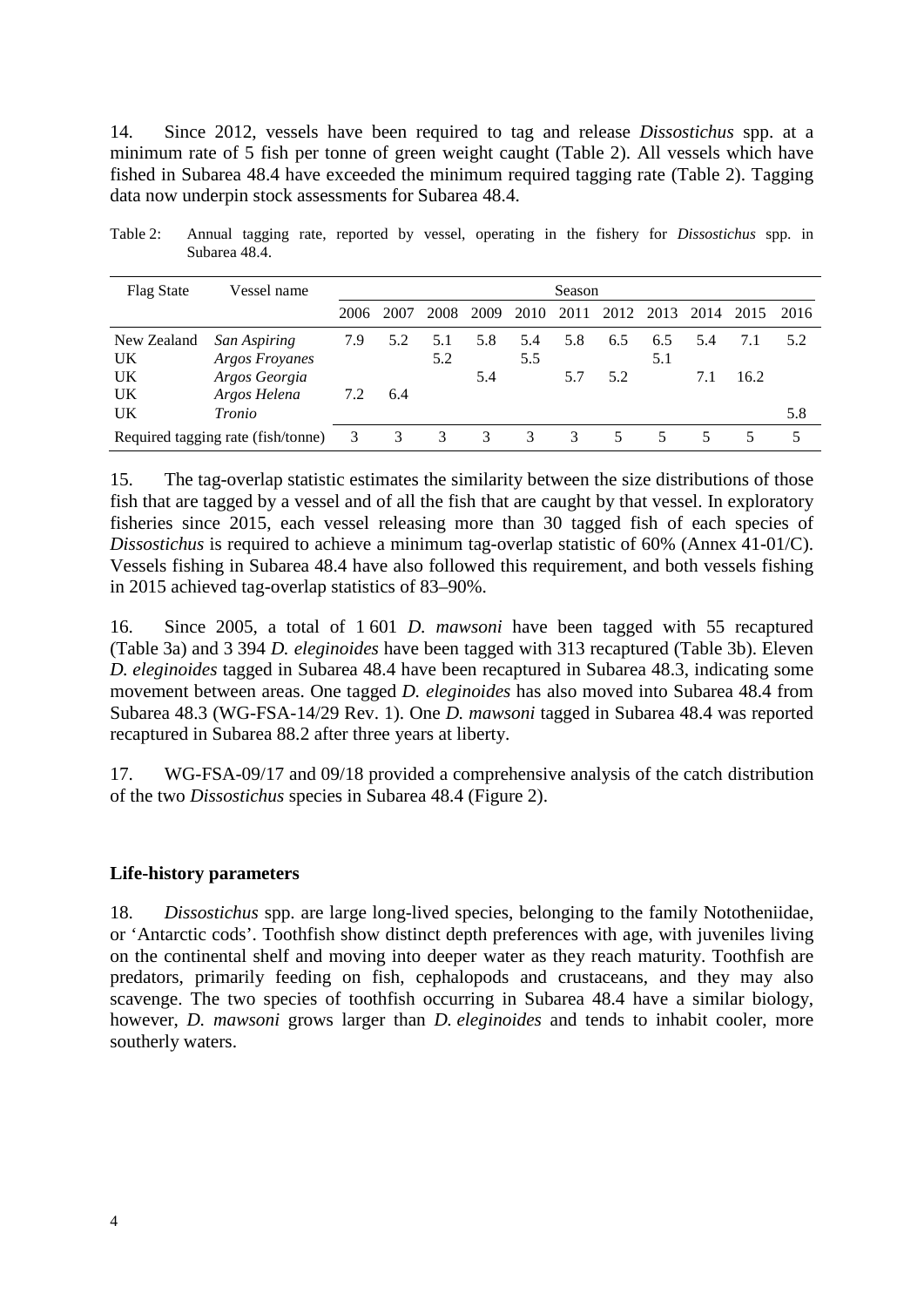Table 3: Number of individuals of (a) *Dissostichus mawsoni*, and (b) *D. eleginoides* tagged in each year. The number of fish recaptured by each vessel/year is provided in brackets.

| ٠<br>× |  |
|--------|--|
|--------|--|

| <b>Flag State</b>             | Vessel name                                                     |       | Season |      |      |                 |                       |                        |                 |                  |                 |                 |     |          |
|-------------------------------|-----------------------------------------------------------------|-------|--------|------|------|-----------------|-----------------------|------------------------|-----------------|------------------|-----------------|-----------------|-----|----------|
|                               |                                                                 | 2006  |        | 2007 | 2008 | 2009            | 2010                  | 2011                   | 2012            | 2013             | 2014            | 2015            |     | 2016     |
| New Zealand<br>UK<br>UK<br>UK | San Aspiring<br>Argos Froyanes<br>Argos Georgia<br>Argos Helena | 10(0) |        | (0)  |      | 123(2)<br>70(0) | 148<br>(7)<br>54 (15) | 25<br>(3)<br>58<br>(4) | 28(5)<br>119(1) | 124(0)<br>55 (0) | 72(1)<br>130(2) | 139<br>445 (13) | (2) | 93 (8)   |
| UK                            | Tronio                                                          |       |        |      |      |                 |                       |                        |                 |                  |                 |                 |     | 53 (14)  |
| Total                         |                                                                 | 10(0) |        | (0)  |      | 193(2)          | 202(22)               | 83<br>(7)              | 147(6)          | 179(0)           | 202(3)          | 584 (15)        |     | 146 (22) |

(b)

| <b>Flag State</b>       | Vessel name                                            |                     | Season          |                      |                         |                         |                     |                     |                            |                            |                     |                         |
|-------------------------|--------------------------------------------------------|---------------------|-----------------|----------------------|-------------------------|-------------------------|---------------------|---------------------|----------------------------|----------------------------|---------------------|-------------------------|
|                         |                                                        | 2006                | 2007            | 2008                 | 2009                    | 2010                    | 2011                | 2012                | 2013                       | 2014                       | 2015                | 2016                    |
| New Zealand<br>UK<br>UK | San Aspiring<br><b>Argos Froyanes</b><br>Argos Georgia | 88 (0)              | 251(2)          | 252 (11)<br>252 (12) | 309<br>(15)<br>249 (14) | (17)<br>162<br>256 (16) | 110 (22)<br>115(17) | 218 (24)<br>85 (10) | 239<br>(21)<br>(33)<br>231 | 112<br>(21)<br>(22)<br>111 | 106(26)<br>120 (30) | 108 (32)                |
| UK<br>UK<br>Total       | Argos Helena<br>Tronio                                 | 46 $(0)$<br>134 (0) | 40(0)<br>291(2) | (23)<br>504          | 558 (29)                | 418 (33)                | 225 (39)            | 303 (34)            | (54)<br>470                | 223<br>(43)                | 226<br>(56)         | 123 (19)<br>231<br>(51) |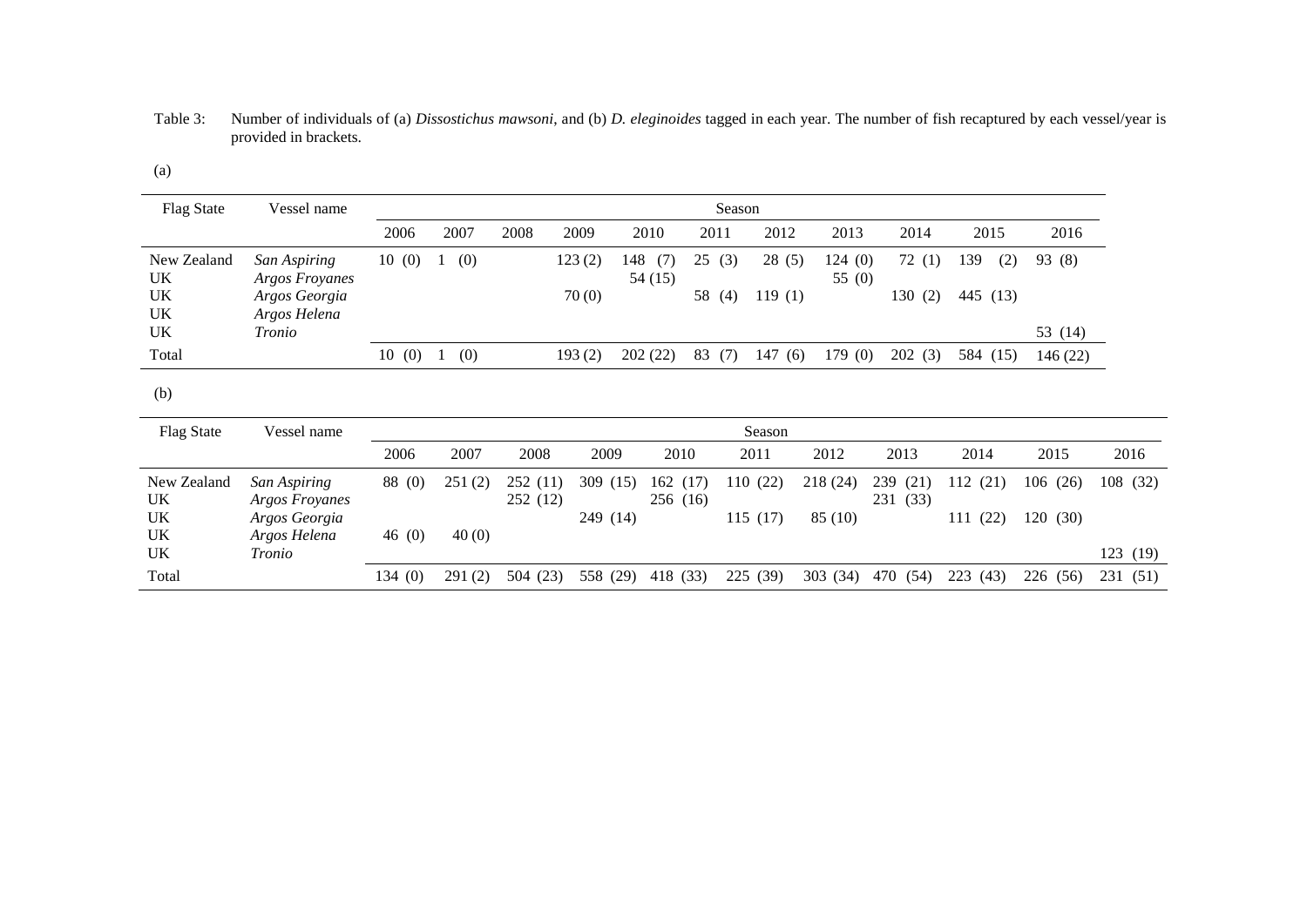

Figure 2: Catch distribution of the two *Dissostichus* species in Subarea 48.4.

#### **Parameter estimates**

19. The biological parameters assumed in the stock assessment (Table 4) are taken from the scientific literature where available. These values are derived from analyses of the biological data collected by scientific observers on board fishing vessels (see below). Where derived values are not available (e.g. natural mortality and the steepness of the stock and recruit relationship), values have been assumed that are consistent with the assumed values for other toothfish assessments conducted by CCAMLR.

| Component                            | Parameter    | Value     |
|--------------------------------------|--------------|-----------|
| Natural mortality                    | M            | 0.13      |
| VBGF                                 | K            | 0.092     |
| <b>VBGF</b>                          | $t_0$        | 0.0       |
| VBGF                                 | $L_{\infty}$ | 153       |
| Length to mass                       | a            | 4.091E-09 |
| (cm to tonnes)                       |              |           |
| Length to mass                       | h            | 3.196     |
| Maturity range:                      |              | $1 - 23$  |
| 0 to full maturity                   |              |           |
| Tag-related growth retardation       |              | 0.75      |
| CASAL tag-loss rate                  |              | 0.0064    |
| Immediate tagging survivorship       |              | 0.9       |
| Tag probability of detection         |              |           |
| Stock-recruit relationship steepness | h            | 0.75      |
| Lognormal recruitment SD             |              | estimated |

Table 4: Biological parameters assumed for *Dissostichus eleginoides* in Subarea 48.4.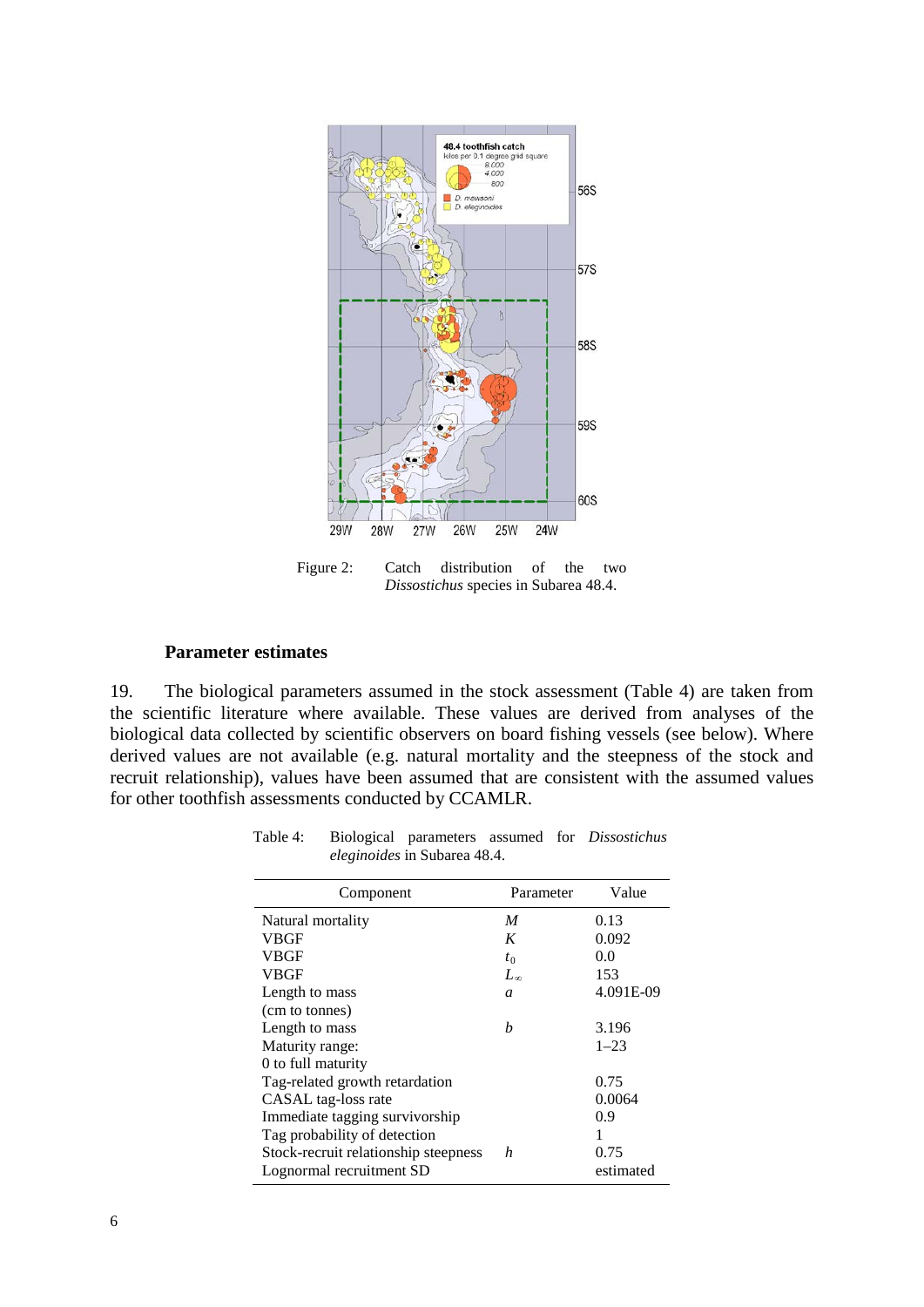# **By-catch of fish**

20. Catch limits for by-catch species groups (macrourids, skates (Rajiformes) and other species) are defined in CM 41-03. In 2016, the macrourid by-catch limit was 11.2 tonnes (16 % of the total catch of *Dissostichus* spp.), while the skate by-catch limit was 3.5 tonnes (5% of the total catch of *Dissostichus* spp.).

21. If the by-catch of skates exceeded 5% of the catch of *Dissostichus* spp. in any one haul or set, or if the catch of *Macrourus* spp. reached 150 kg and exceeds 16% of the catch of *Dissostichus* spp. in any one haul or set, then the fishing vessel must move at least 5 n miles away for a period of at least five days.

22. In addition to the mitigation measures in CM 41-03, skates are handled and released following 'Year-of-the-Skate' protocols to maximise their survival.

23. The by-catch in Subarea 48.4 consists predominantly of macrourids, with a maximum of 26 tonnes being recorded in 2009.

24. Catches of by-catch species groups (macrourids, skates and other species) and number of skates released alive, are summarised in Table 5. The by-catch limits in Subarea 48.4 (as set out in CM 41-03) have changed with the development of the fishery research: from 2005 to 2008 there were no specified limits, from 2009 to 2013 there was an overall by-catch limit for macrourids and skates in Subarea 48.4N and a move-on rule provision in Subarea 48.4S, and in 2014, with the introduction of species-specific catch limits for the two target species, whole-fishery catch limits for macrourids and skates were introduced.

| Season | <b>Macrourids</b>       |                               |                         | Skates (Rajiformes)           |                    | Other species           |                               |  |
|--------|-------------------------|-------------------------------|-------------------------|-------------------------------|--------------------|-------------------------|-------------------------------|--|
|        | Catch limit<br>(tonnes) | Reported<br>catch<br>(tonnes) | Catch limit<br>(tonnes) | Reported<br>catch<br>(tonnes) | Number<br>released | Catch limit<br>(tonnes) | Reported<br>catch<br>(tonnes) |  |
| 2005   |                         | 3                             |                         |                               |                    |                         |                               |  |
| 2006   |                         |                               |                         |                               | 4359               |                         |                               |  |
| 2007   |                         | 14                            |                         |                               | 6515               |                         |                               |  |
| 2008   |                         | 16                            |                         | 4                             | 8276               |                         |                               |  |
| 2009   |                         | 26                            |                         | 2                             | 9767               |                         |                               |  |
| 2010   |                         | 16                            |                         | 2                             | 6183               |                         |                               |  |
| 2011   |                         |                               |                         |                               | 4680               |                         |                               |  |
| 2012   |                         |                               |                         |                               | 5582               |                         |                               |  |
| 2013   |                         | 6                             |                         |                               | 3115               |                         |                               |  |
| 2014   | 11                      | 3                             | 3.5                     |                               | 1124               |                         |                               |  |
| 2015   | 11.2                    | 4                             | 3.5                     |                               | 624                |                         |                               |  |
| 2016   | 13.8                    | 3                             | 4.3                     | $<$ 1                         | 1203               |                         | 0                             |  |

Table 5: Catch history for by-catch species (macrourids, skates and other species), including catch limits and number of skates released alive, in Subarea 48.4. Catch limits are for the whole fishery (see CM 33-03 for details). (Source: fine-scale data.)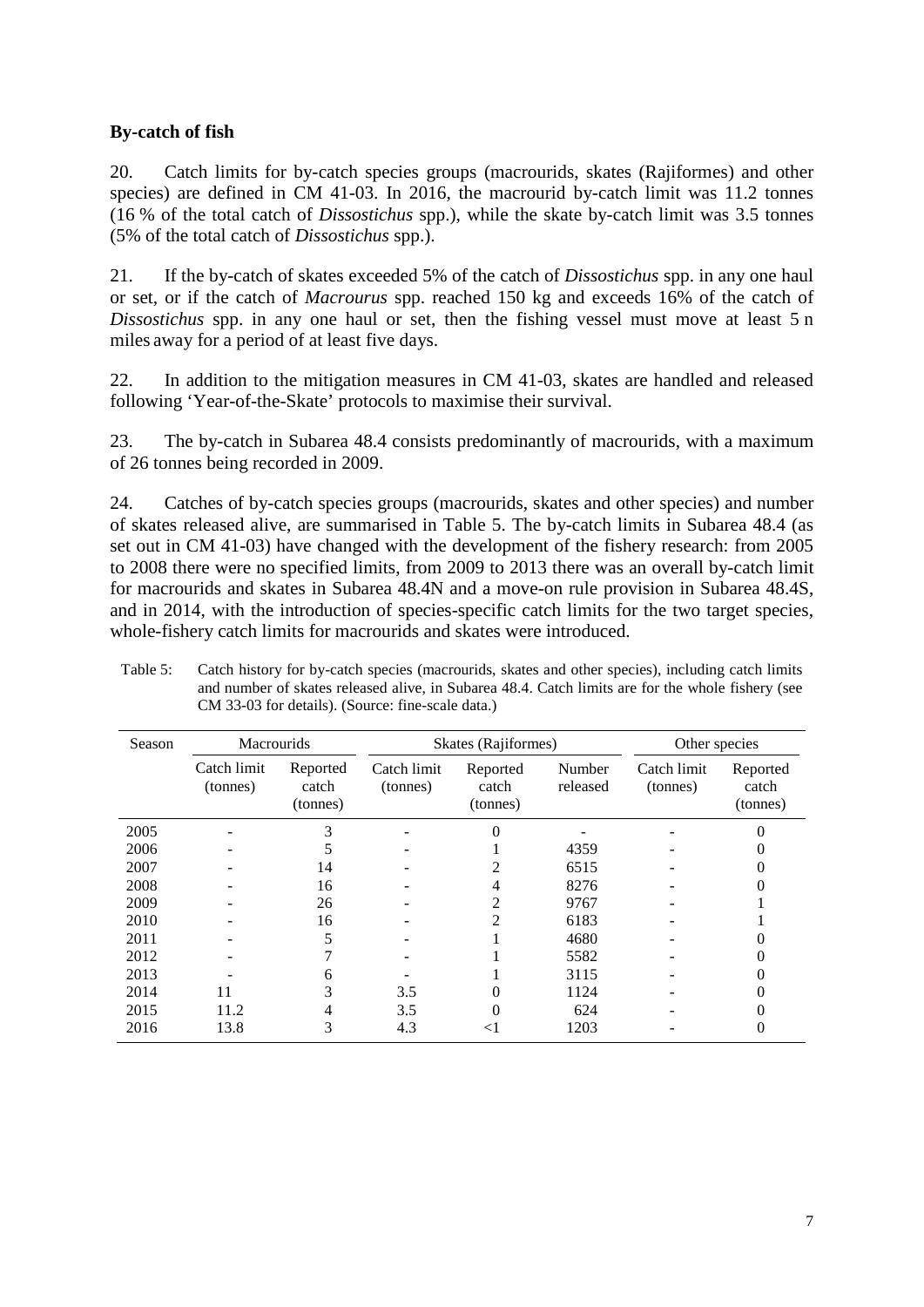### **Assessments of impacts on affected populations**

25. The distribution of skates and macrourids in Subarea 48.4 has been investigated and initial results of their distributions were provided in WG-FSA-09/17 and 09/18. In 2015, 175 skate were tagged in Subarea 48.4 so that a total of 1 660 skate have now been tagged in this subarea, to date, eight tagged skate have been recaptured from this subarea.

26. Catch rates for macrourids in Subarea 48.4N were high at the start of the fishery. Vessels subsequently altered their fishing techniques and areas to avoid macrourid by-catch and rates dropped (Table 5).

27. Macrourid catches were previously thought to almost entirely comprise Whitson's grenadier (*Macrourus whitsoni*)*.* Recent taxonomic studies (including genetic analyses) now indicate that the *Macrourus* population comprises two species, including *M. whitsoni* and the recently described species Caml grenadier (*M. caml*) (WG-FSA-10/33; McMillan et al*.*, 2012).

# **Invertebrate by-catch including VME taxa**

28. CM 22-07 does not apply to this subarea and there are no registered vulnerable marine ecosystems (VMEs) or VME Risk Areas in Subarea 48.4.

### **Incidental mortality of seabirds and marine mammals**

### **Incidental mortality**

29. In 2009, one chinstrap penguin (*Pygoscelis antarctica*) was injured in the fishery in Subarea 48.4. In 2015, there were two mortalities of prions (*Procellaria*) due to collision with the vessel during hauling. There have been no other observed bird or mammal mortalities in this fishery.

30. The level of risk of incidental mortality of birds in Subarea 48.4 is category 3 (medium) (SC-CAMLR-XXX, Annex 8, paragraph 8.1).

### **Mitigation measures**

31. CM 25-02 on minimisation of the incidental mortality of birds in longline fishing applies to this subarea. CM 24-02 also stipulates a limit of three (3) birds per vessel during daytime setting.

### **Ecosystem implications and effects**

32. There is no formal evaluation available for this fishery.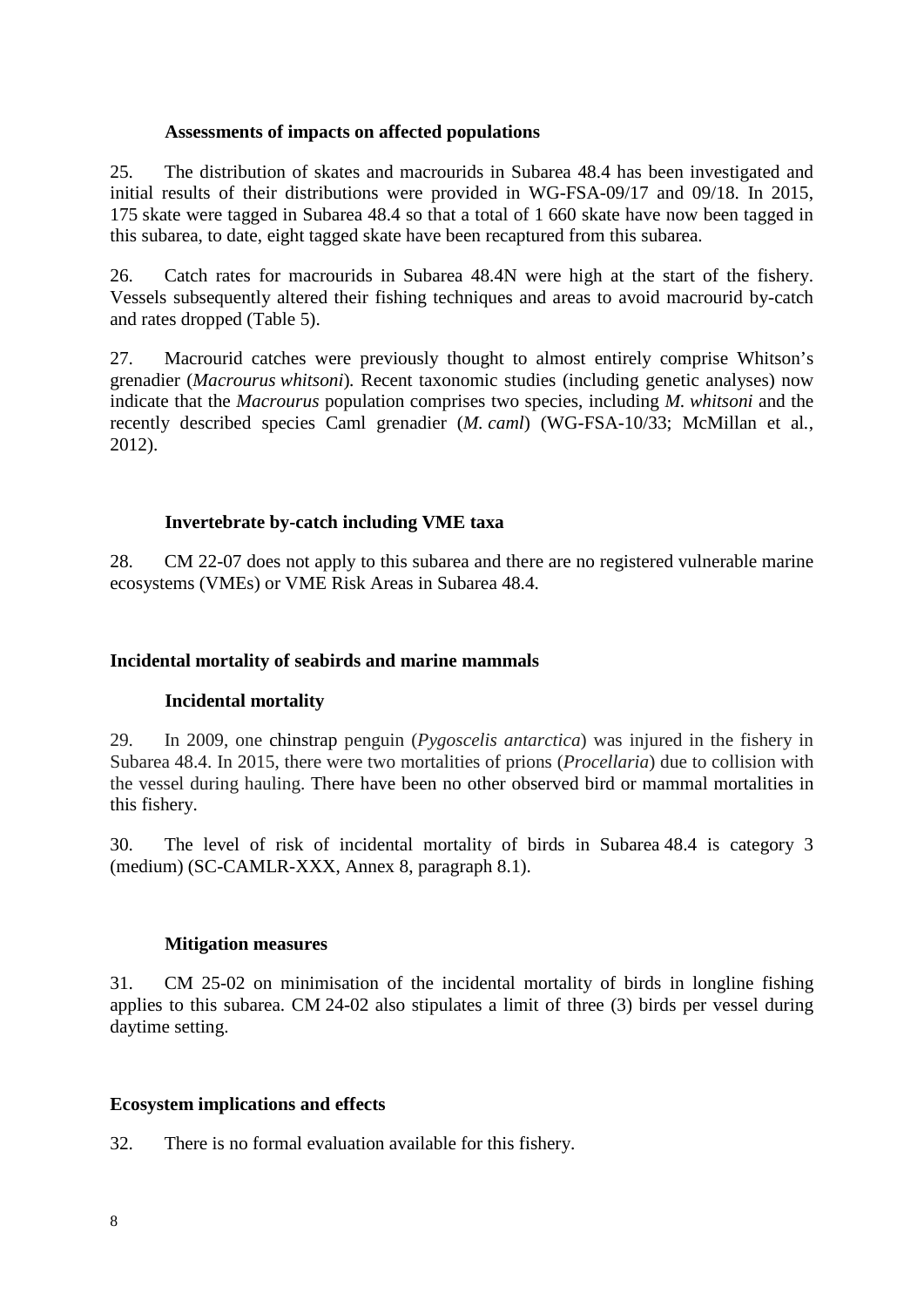#### **Current management advice and conservation measures**

33. The limits on the fishery for *Dissostichus* spp. in Subarea 48.4 are defined in CM 41-03. The limits in force are summarised in Table 6.

| Table 6: | Limits on the fishery for <i>Dissostichus eleginoides</i> and <i>D. mawsoni</i> in Subarea 48.4 |
|----------|-------------------------------------------------------------------------------------------------|
|          | in force $(CM 41-03)$ .                                                                         |

| Element                     | Limit in force                                                                                                                                                                                                                                                                                                                                                                                                  |
|-----------------------------|-----------------------------------------------------------------------------------------------------------------------------------------------------------------------------------------------------------------------------------------------------------------------------------------------------------------------------------------------------------------------------------------------------------------|
| Access                      | Subarea 48.4 is open to a fishery for <i>Dissostichus</i> spp.                                                                                                                                                                                                                                                                                                                                                  |
| Catch limit                 | The precautionary catch limit for <i>D. eleginoides</i> is 47 tonnes.<br>The precautionary catch limit for <i>D. mawsoni</i> is 39 tonnes.                                                                                                                                                                                                                                                                      |
| Season                      | 1 December to 30 November                                                                                                                                                                                                                                                                                                                                                                                       |
| By-catch                    | The by-catch of finfish shall not exceed 4.3 tonnes for skates and rays and<br>13.8 tonnes for <i>Macrourus</i> spp. By-catch move-on rules are in place if the<br>catch of skates and rays exceeds 5% of the catch of <i>Dissostichus</i> spp. in<br>any one haul or set, or if the catch of <i>Macrourus</i> spp. reaches 150 kg and<br>exceeds 16% of the catch of <i>Dissostichus</i> spp. in any one haul. |
| Bird mitigation             | In accordance with CM 25-02<br>Limit of three (3) birds per vessel during daytime setting. Any vessel<br>catching a total of three (3) birds shall immediately be required to set<br>longlines at night only.                                                                                                                                                                                                   |
| <b>Observers</b>            | At least one (1) scientific observer appointed in accordance with the<br><b>CCAMLR Scheme of International Scientific Observation</b>                                                                                                                                                                                                                                                                           |
| Data                        | Five-day catch and effort reporting<br>Haul-by-haul catch and effort data<br>Biological data reported by the CCAMLR scientific observer                                                                                                                                                                                                                                                                         |
| Research                    | Each vessel taking part in the fishery for <i>D. eleginoides</i> shall undertake a<br>tagging program in accordance with the CCAMLR tagging protocol.<br>Toothfish tagged at a rate of at least 5 fish per tonne of green weight<br>caught.<br>Fish should be tagged in proportion to the species composition and<br>length-frequency distribution of the catch.                                                |
| Environmental<br>protection | Regulated by CM 26-01                                                                                                                                                                                                                                                                                                                                                                                           |

# **Reference**

McMillan, P., T. Iwamoto, A. Stewart and P.J. Smith. 2012. A new species of grenadier, genus *Macrourus* (Teleostei, Gadiformes, Macrouridae) from the southern hemisphere and a revision of the genus. *Zootaxa*, 3165: 1–24.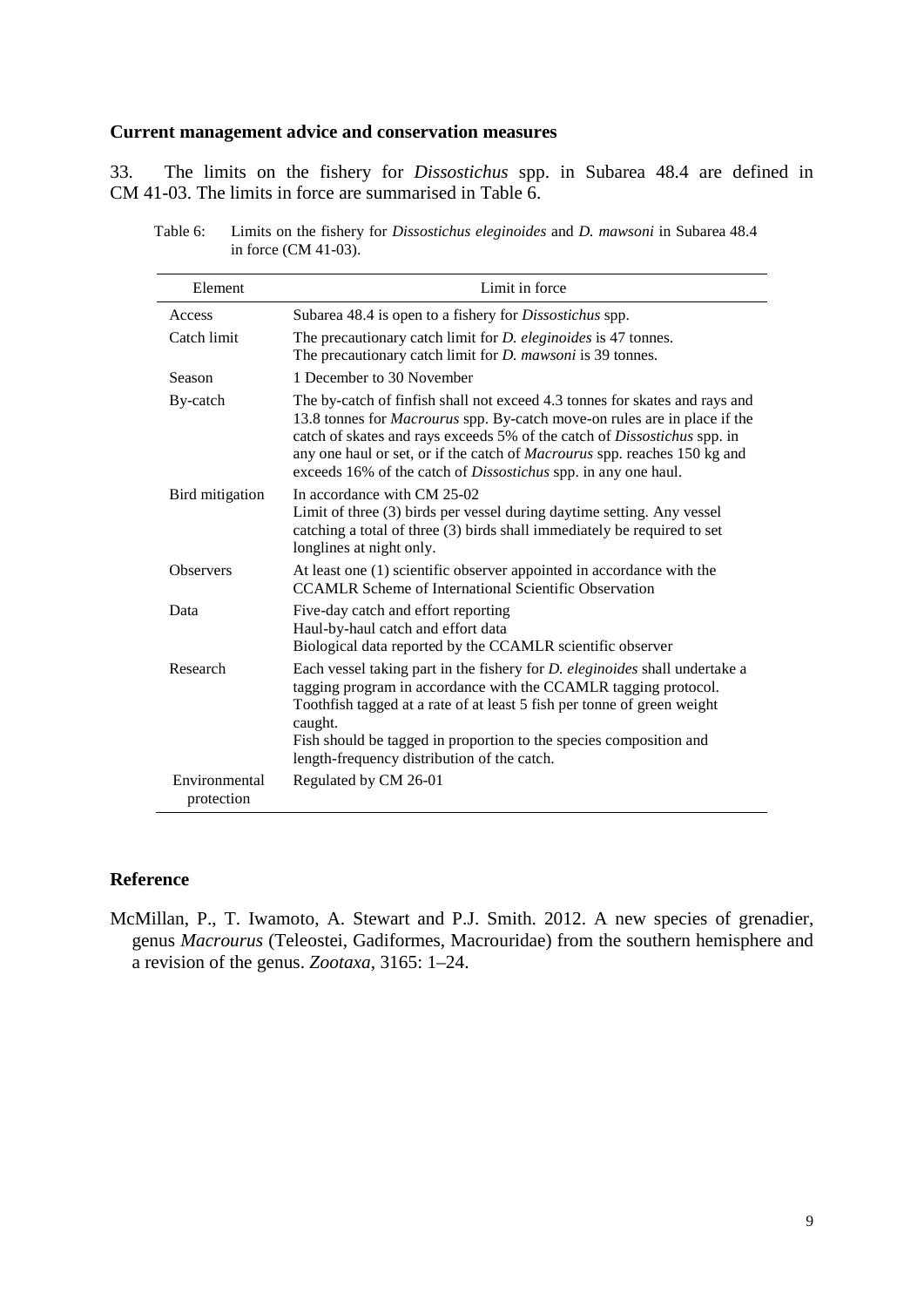# **Stock assessment for 2015**

## **Antarctic toothfish (***Dissostichus mawsoni***)**

A1. The fishery Antarctic toothfish (*Dissostichus mawsoni*) in Subarea 48.4 has been in operation for only a few years. Catches are generally small and there is little or no ageing information at present. Consequently, the stock is assessed using a simple Chapman biomass estimate to which a harvest rate is applied to determine appropriate catch limits. The biomass estimates are quite variable, ranging from around 500 to 1 000 tonnes.

# **Patagonian toothfish (***D. eleginoides***)**

A2. The stock of Patagonian toothfish (*D. eleginoides*) in Subarea 48.4 was assessed using an age-structured CASAL integrated stock assessment model for both sexes combined with ages from 1 to 50, the last age being a plus group. The model was run from 1990 to 2015 and was initialised assuming an equilibrium age structure at an unfished equilibrium biomass.

A3. The assessment model assumes a single-area and single-fleet fishery with a single sigmoid selection pattern estimated for the full time series. The use of a double normal selection pattern, to allow for potential dome-shaped selection in the fishery, was investigated in 2012, however, it was concluded that a sigmoid selection pattern provided a more robust model fit and gave more precautionary estimates of stock abundance.

A4. The assessment model includes tag-release and tag-recapture events for which data are available from 2005. The model assumes that tagging was applied to a cohort of fish simultaneously and that tagging from each year was applied as a single tagging event. The model applies the same population processes to both the tagged and untagged components of the modelled population. In addition, tagged fish were assumed to suffer a growth retardation equal to 0.5 years of zero growth following tagging. All fish are double-tagged with tag shedding estimated at  $0.0064$  year<sup>-1</sup> and an additional post-tagging mortality rate of 0.9.

A5. Model parameters are initially estimated by maximising the composite likelihood of the data, priors and penalties (the MPD estimates) and subsequently by estimating the Bayesian posterior distributions using Monte Carlo Markov Chains (MCMC). Model fits were evaluated at the initial MPD by investigating fits to observations and likelihood profiles of key parameters estimated by the model, specifically  $B_0$ .

A6. Likelihood profiles for  $B_0$  from the 2015 assessment (Figure A1) show generally consistent estimates of  $B_0$  from each of the datasets used in the assessment, particularly from the tag-release and recapture information which is included in the assessment primarily to provide an estimate of total abundance.

A7. Parameter uncertainty was estimated using MCMC analyses. The posterior distribution was sampled from 1 000 000 iterations, following an initial burn-in of 100 000 iterations, and thinned by a factor of 1 000, to achieve a final sample length of 1 000. Estimates of initial biomass levels and current biomass levels (Table A1) show the stock to be around 84% of  $B_0$ in 2015.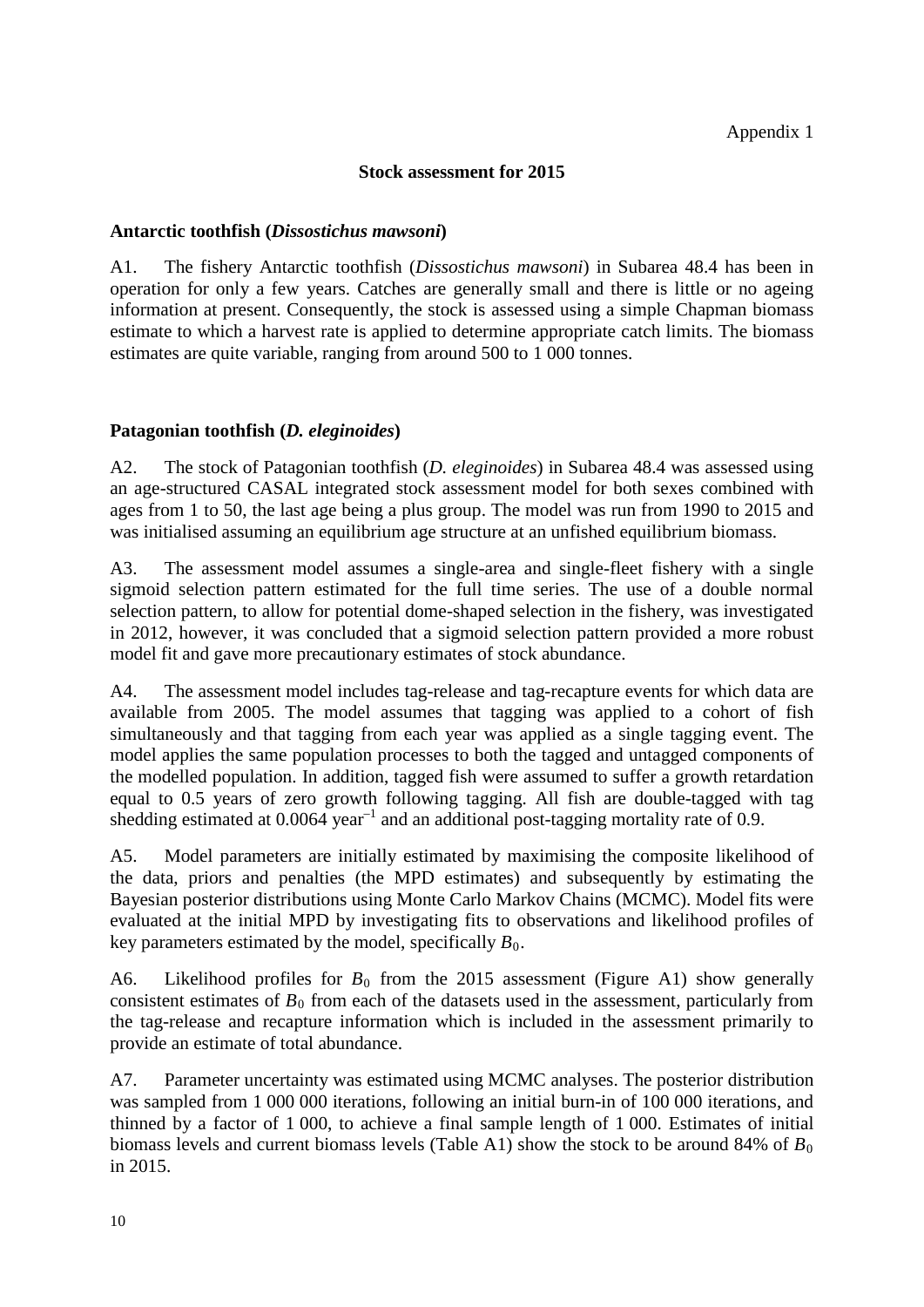A8. Stochastic long-term projections conducted in accordance with the CCAMLR procedures for yield calculations (Figure A2) indicate that a constant yield of 42 tonnes will maintain SSB above 50% of  $B_0$  over the next 35 years with 50% probability. MCMCestimated recruitment and trace plots are shown in Figures A3 and A4.

Table A1: *Dissostichus eleginoides* in Subarea 48.4: median spawning biomass for the initial equilibrium SSB  $(B_0)$ , the current SSB  $(B_{\text{current}})$  and the ratio of current to initial SSB for the 2015 assessment.

| Assessment year | $B_0$ (tonnes) | $B_{\text{current}}$ (tonnes) | $B_{\text{current}}/B_0$ |
|-----------------|----------------|-------------------------------|--------------------------|
| 2012            | 1697.13        | 1488.72                       | 0.87                     |
| 2013            | 1275.61        | 1008.93                       | 0.79                     |
| 2014            | 1259.59        | 1046.74                       | 0.83                     |
| 2015            | 1462.87        | 1230.21                       | 0.84                     |



Figure A1: *Dissostichus eleginoides* in Subarea 48.4: Likelihood profiles for values of  $B_0$ . Negative log likelihood values have been rescaled to have minimum 0 for each dataset. Vertical line indicates the overall MPD estimate of  $B_0$ .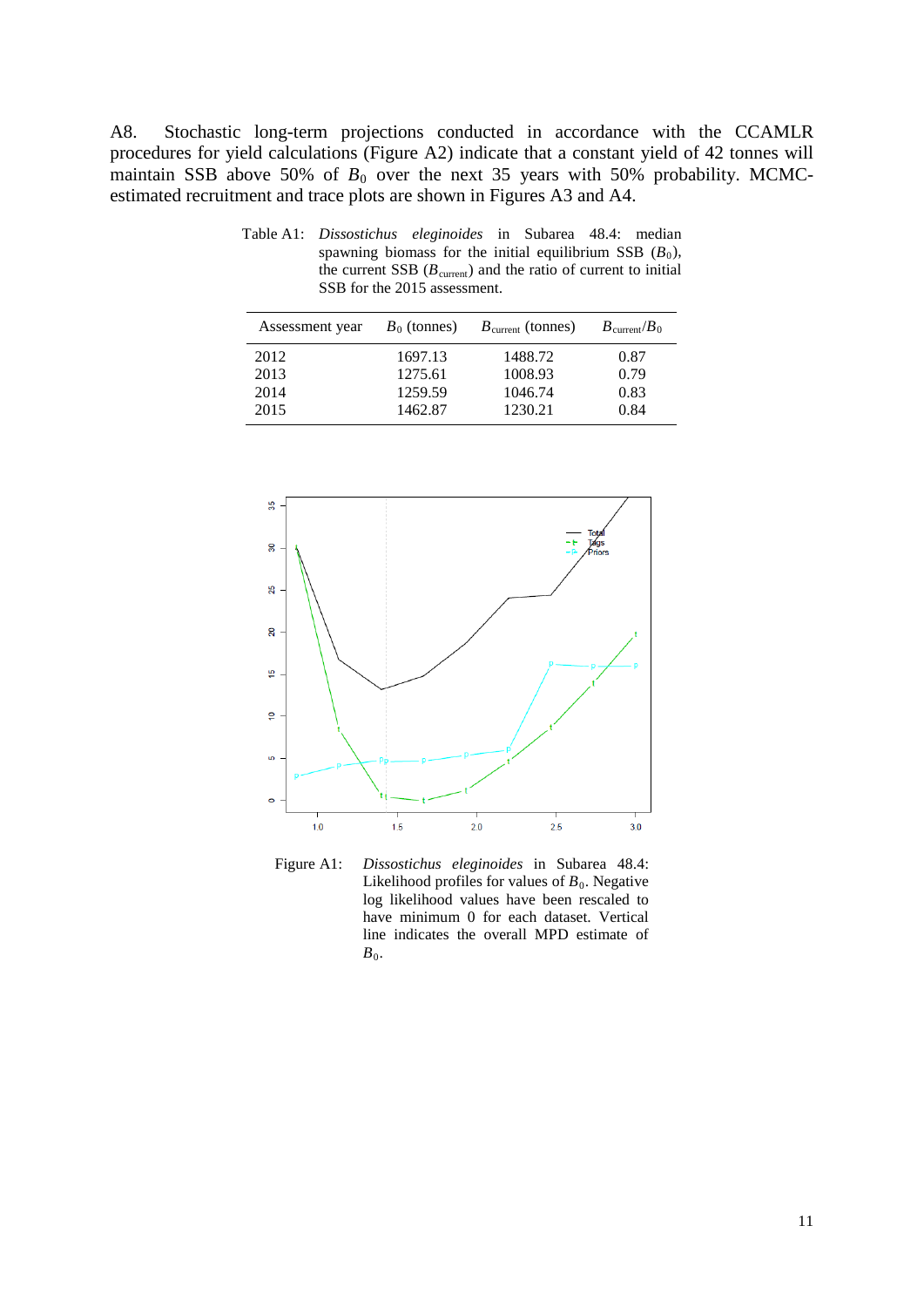

Figure A2: *Dissostichus eleginoides* in Subarea 48.4: Estimated spawning stock biomass status based on a 35-year projection at a constant yield of 47 tonnes. Boxes show median and 25th and 75th percentiles. Whiskers extend to the 5th and 95th percentiles.



Figure A3: *Dissostichus eleginoides* in Subarea 48.4: MCMC-estimated recruitment with fixed year-class strength for 2009–2015.